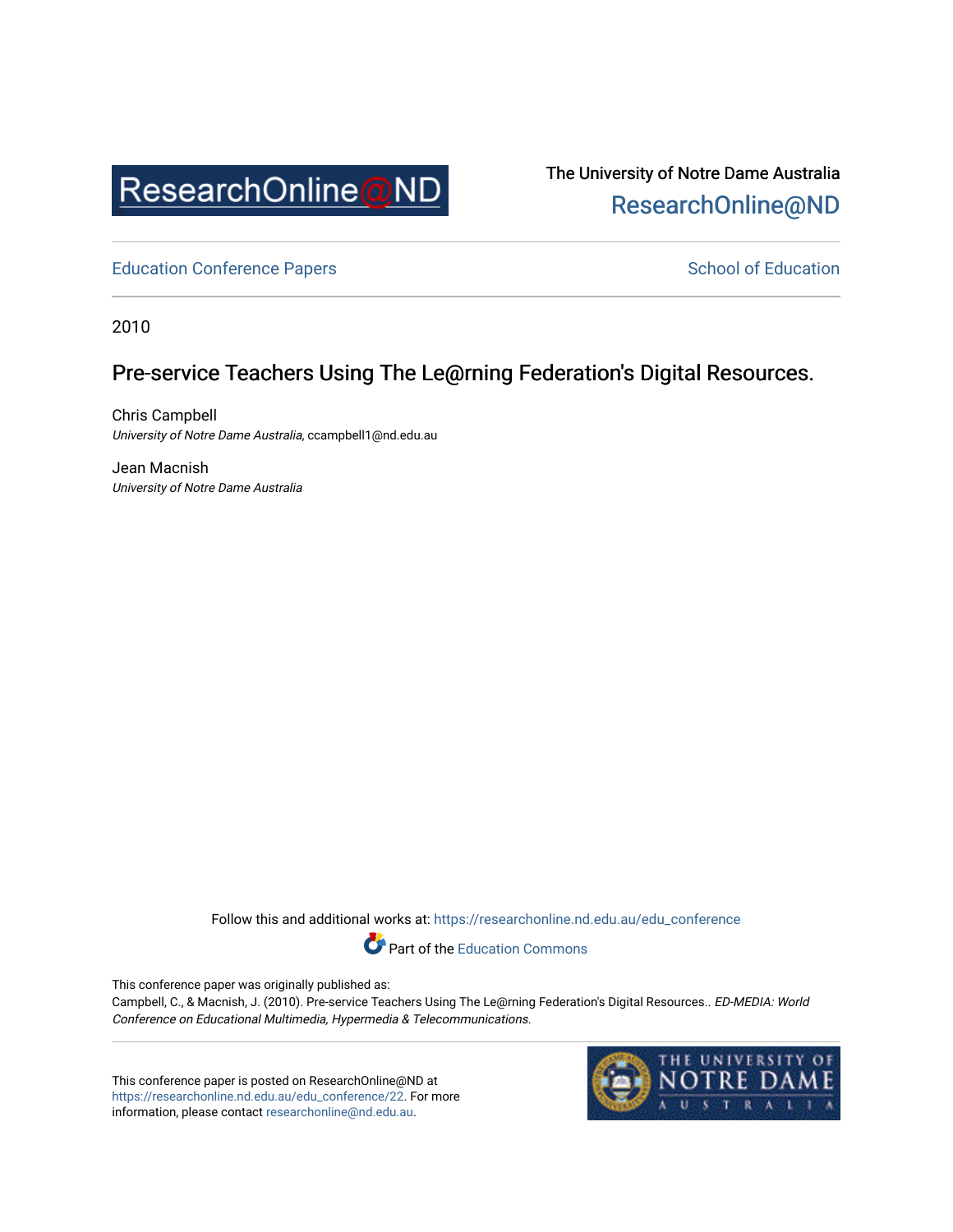# **Pre-service teachers using The Le@rning Federation's digital resources.**

Dr Chris Campbell The University of Notre Dame Australia School of Education, Sydney Campus Australia ccampbell1@nd.edu.au

Dr Jean Macnish The University of Notre Dame Australia School of Education, Fremantle Campus Australia jmacnish@nd.edu.au

**Abstract:** This work in progress paper describes research that is investigating the use of learning objects, created by, and digital resources, negotiated by The Le@rning Federation and their use in a technology unit in pre-service teacher education as well as investigating how these learning objects are being used by the pre-service students while out in schools during their practicum. This involves approximately 700 students across two campuses of The University of Notre Dame Australia which are located in Sydney and Fremantle. The study uses a qualitative research methodology and involves questionnaires as the primary data collection tool. This paper provides a literature review and describes the study as well as the research questions it hopes to address.

### **Introduction**

The Le@rning Federation is an Australian and New Zealand Federal and State governments' initiative that began in 2001 in order to assist educational facilities, and particularly schools, to be able to provide  $21<sup>st</sup>$  century education to all students (Curriculum Corporation, 2009a). The Le@rning Federation makes and licenses two types of content, those being learning objects, or multimedia resources, and digital resources. The learning objects are generally created under license for The Learning Federation. Digital Resources are items that have been sourced from cultural and scientific institutions and checked for quality prior to being placed into The Le@rning Federation's repository (Curriculum Corporation, 2009b).

To date, The Le@rning Federation has developed approximately 9000 digital curriculum resources for use in schools (Curriculum Corporation, 2010). Prior to each learning object being released field trials have been conducted in classrooms and revisions then carried out on the learning objects (Freebody, Reimann, & Tiu, 2008b).

Much has been written in Australia about The Le@rning Federation and the digital content that has been developed (Baker, 2010; Clarke, 2004; Clarke & Gronn, 2004; Reimann, Freebody, Hornibrook, & Howard, 2009). Access to The Le@rning Federation learning objects has improved since 2006 and subsequently there has been increased use of these learning objects (Curriculum Corporation, 2009c). Online curriculum content is becoming increasingly popular and is being used across a variety of educational sectors. In schools, many teachers like to use The Le@rning Federation learning objects as they find them engaging and stimulating for the students they teach (Clarke, 2004).

School use of The Learning Federation's digital content has been reported in various ways and in numerous studies. These include studies on this implementation process and the integration of learning objects into classrooms (See Clarke, 2004; Clarke & Gronn, 2004; Freebody, 2005, 2006; Freebody, Reimann, & Tiu, 2008a; Haughey & Muirhead, 2005). However, one research study suggests that The Le@rning Federation resources are under used and that teachers are not familiar with them (Reimann, et al., 2009). To date there has been very little research reported on pre-service teacher's actual use of learning objects and digital resources while on practicum, although pre-service teachers are signing up for The Le@rning Federation each year (Curriculum Corporation, 2009c). By using learning objects with pre-service teachers it is hoped that they will be increasingly used in schools.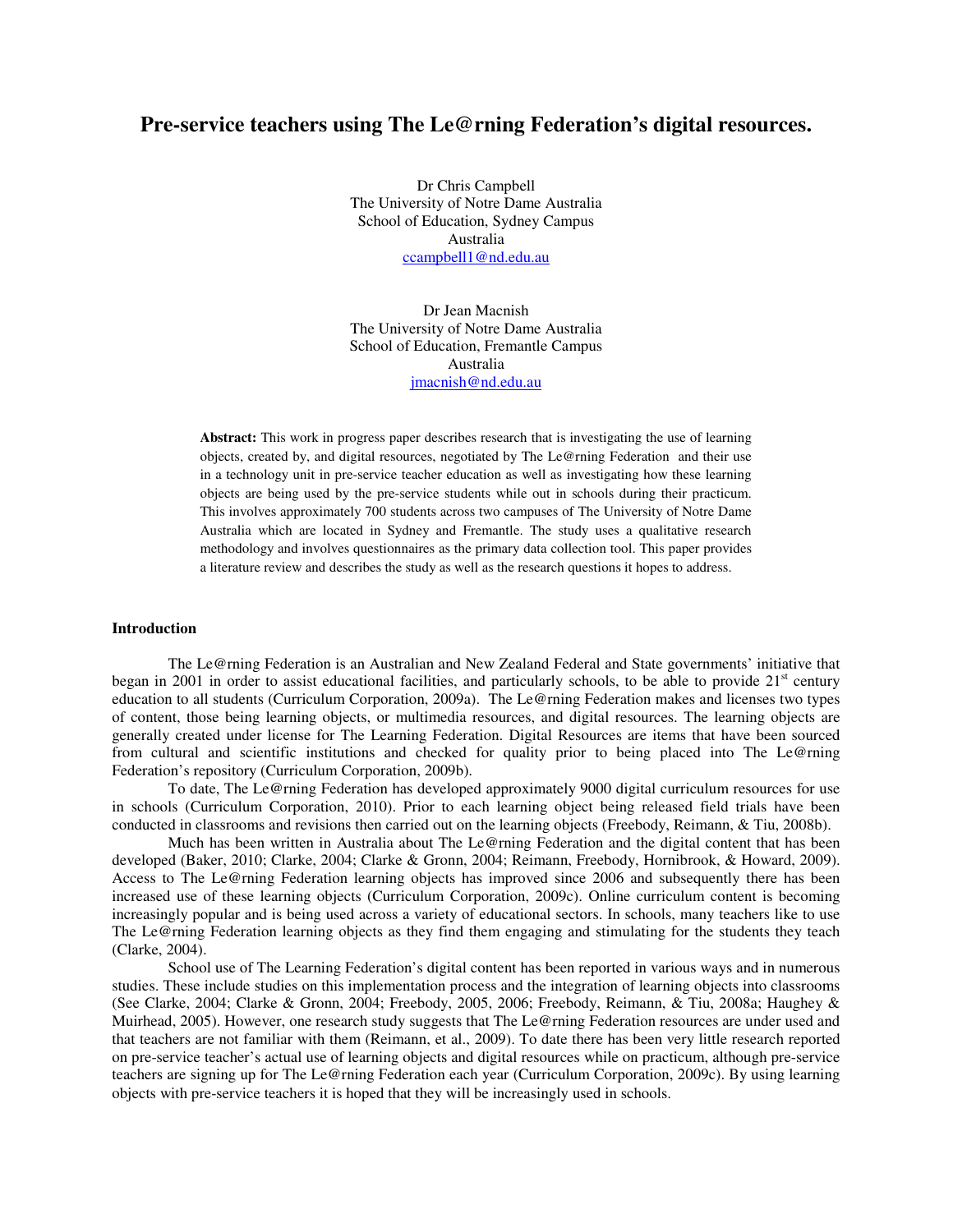#### **Literature Review**

Learning objects have been used in schools since the beginning of this century and are assisting in advancing education in the  $21<sup>st</sup>$  Century. The IEEE Learning Technology Standards Committee (2005, para 1) takes a very broad view of a learning object and uses the definition of "any entity, digital or non-digital, which can be used, re-used or referenced during technology supported learning." The Le@rning Federation (2004, p. 2) states that learning objects:

- may be one or more files or 'chunks' of material, designed to contribute to the learning of the user, consisting of, for example, graphics, text, audio, animation, calculator, interactive notebook,
- are re-usable: a single learning object may be used in multiple contexts for multiple purposes, for example across curriculum areas, year levels, locales and cultures,
- can also be used as components of a topic or unit of work alongside other digital and non-digital resources and tools,
- are accessible from World Wide Web resource repositories and are referenced, located and accessed by their metadata descriptors,
- can be identified, stored, sequenced and tracked using a content or learning management system.

The commitment by the Australian Government in 2002 to the Learning Federation's initiative was made on the premise that "while investment by all schooling systems in equipment and connectivity has paved the way for change, it is the availability of quality online content that will begin to improve learning" (The Learning Federation, 2002, p.1).

The promise of easily accessible digital content, where teachers can rapidly develop and tailor content for their learners, is enticing. This is particularly prevalent in situations where learners may have different objectives and learning styles. Since the inception of The Le@rning Federation's learning objects, research has been conducted on their use in schools (Reimann, et al., 2009), with students to measure items such as engagement as well as with teacher use, and in higher education, particularly pre-service education (Kay & Knaack, 2009).

Although schools and universities have access to digital content through The Le@rning Federation it is not being implemented and used to its fullest extent. The Curriculum Corporation (2009c) suggests that common and consistent access is needed in order to assist in solving this problem. This national body is currently happy with the uptake of digital content at a tertiary level and is hoping that the uptake and usage of digital content will continue to improve.

Teachers who use The Le@rning Federation materials report that students' are engaged and they value them for student learning including students' motivation to learn (Freebody, et al., 2008b). Teachers also use digital resources as they feel that they can increase their productivity while saving time as well as improving their teaching practice by better meeting the needs of their students (Recker, Dorward, & Nelson, 2004).

With the increasing number of interactive whiteboards (IWBs) in schools it is important that pre-service teachers understand the pedagogy of using IWBs as well as how digital content can assist in them being used well in schools. In a study on using digital contents with IWBs Hedberg and Freebody (2007) suggest that with use of these technologies they could better prepare interactive sequences in advance for lessons as well as better direct access to digital content. Students involved in this study also learn pedagogies associated with IWBs as well as how to use digital content when teaching with an IWB. This may influence how they use IWBs and digital content when on practicum.

#### **Methodology**

This study is conducted at The University of Notre Dame Australia, at both the Sydney and Fremantle campuses. Students are enrolled in a core ICT unit. This ICT unit includes consideration of The Le@rning Federation's learning objects, including how they can be used in schools and while on teaching practicum during the year. In Sydney, the study will encompass up to 400 pre-service teacher education students who are mostly in the second year of their degree. These students will be studying in either summer semester or first semester, 2010 and will undertake a course called 'Information Technology for Learning and Teaching'. Students will either complete this course in a one week intensive period during January 2010 or they will complete it in 6 weeks from February and April, 2010. In Fremantle, there will be up to 300 students undertaking the ICT unit called 'Transforming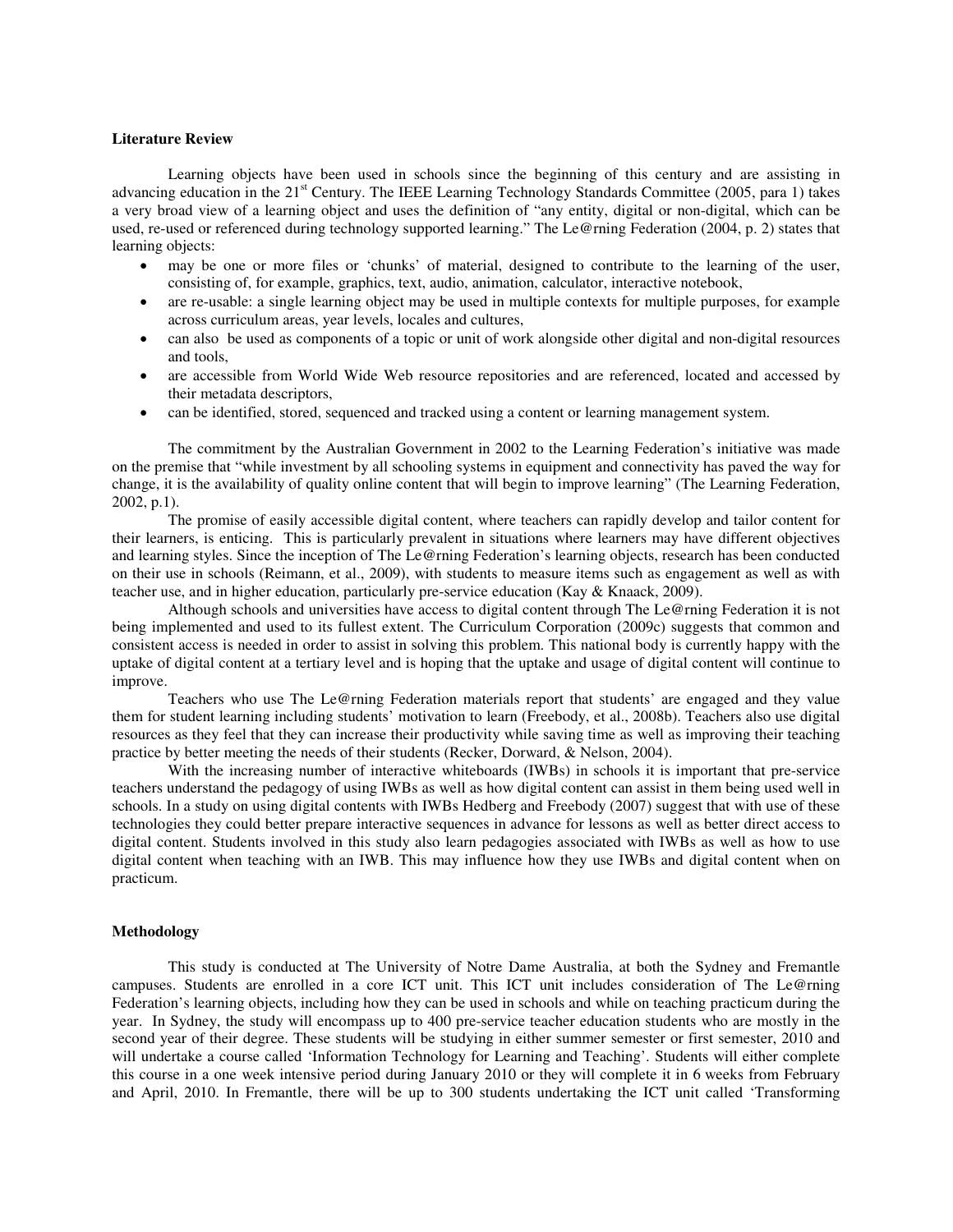Learning Through ICT' during summer semester in January 2010 or over 9 weeks again from February to April, 2010.

The aim of this study is to explore how students use learning objects within their pre-service teacher education courses and how they might apply this knowledge to their practicum context in schools. It is hoped that the results of this study will inform teaching at the university with regards to digital resources and how best students may implement them while on teaching rounds.

The following research questions were developed for this study:

- 1. How are The Le@rning Federation digital resources implemented into pre-service teacher education courses?
- 2. What types of experiences do pre-service teachers have of The Le@rning Federation digital resources in teacher education units at Notre Dame University Australia?
- 3. How are students using The Le@rning Federation's digital resources in tertiary and practice teaching settings?
- 4. How is student usage of The Le@rning Federation's digital resources affected by access in schools?

This study uses qualitative research methodology with student questionnaires that will be available online. This will provide anonymity for the students and allow easy access to the data by both the researchers. Students will be surveyed twice, with the initial one being during the teaching of the unit and the second one towards the end of their ten week practice teaching.

In summary, approximately 700 plus students will participate in this study. The students are aged 18 years plus and are enrolled in a core ICT unit at the University of Notre Dame Australia at either the Sydney or Fremantle campus. Student participation is anonymous and students may choose not to complete the questionnaire, which will be online. The questionnaire is not linked to any assessment for the unit.

#### **Previous use of learning objects**

At The University of Notre Dame Australia, most students get access to The Le@rning Federation through the use of a log in which is valid for the entire year. This means students can access this digital content any time they have access to the Internet. In 2008, only the Fremantle campus accessed The Le@rning Federation with 218 students signing up (Curriculum Corporation, 2009c). In 2009, from January to March, there were a total of 726 students who signed up, which includes students from both the Fremantle and Sydney campuses. At the time this represented the largest number of registered students for that year from any university in Australia (Curriculum Corporation, 2009c). Throughout the year more students then continued to sign up for access to The Le@rning Federation, although final data is currently unavailable. This current research is now attempting to gain more indepth data from the students as to how they are using these digital learning resources, both in classes and while on practicum. It is important to note that in 2010, students on both campuses that are not undertaking the units involved in the study will be emailed access to The Le@rning Federation so that they also have access for the year. This will allow all students studying at the university to access this digital content.

## **The future**

Currently there is anecdotal evidence to suggest that students are increasingly implementing digital content on practice teaching and in university class presentations. This study aims to verify this as well as how students are using learning objects and how they can be taught in pre-service education units so that their implementation is maximised while on practice teaching. Recker et al. (2004) suggest that more research be conducted in-situ to see how digital resources are being used. This study is attempting to do this by focusing on pre-service teachers as they may be able to promote change when in schools so that other teachers are increasingly using them.

#### **Conclusion**

This paper is a work in progress paper that outlines the current field. The research expects to expand this area once the data is collected (between January and June 2010). Initial findings will be reported in future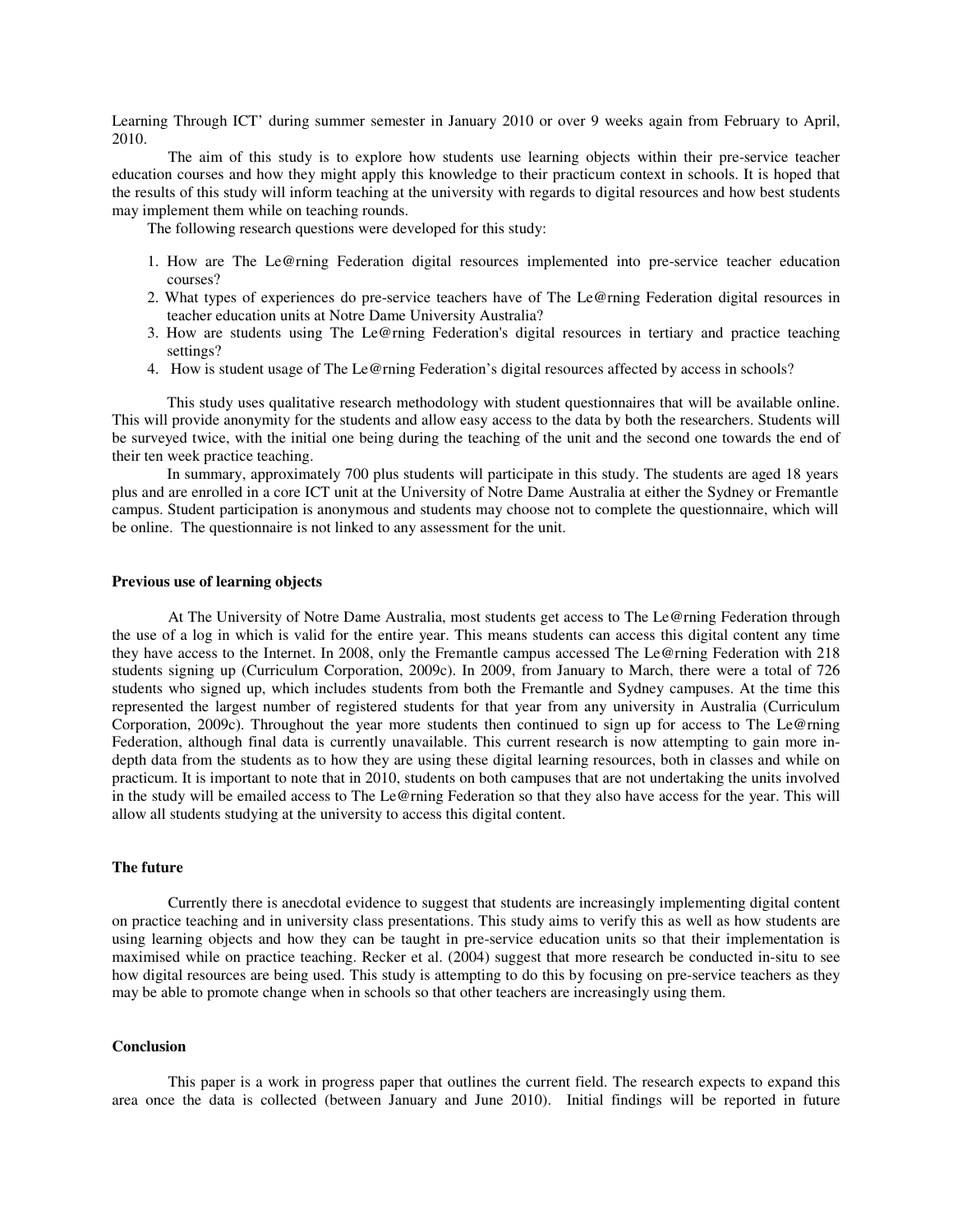conference papers and journal articles. It is also expected that teaching will be influenced in a positive way once the data is analysed.

There is currently a need to teach our pre-service teachers to be innovators in the adoption of technology as suggested by Freebody, Reimann and Tiu (Freebody, et al., 2008a). By teaching current pedagogy it is hoped that students will enter teaching with the skills to be innovators.

Finally, it is important to note that the researchers are aware of the significance of having common and consistent access across the university. They plan on continuing to implement learning objects on both campuses in a consistent way. This is in line with Australia's the Curriculum Corporation report which supports continued on campus advocacy (Curriculum Corporation, 2009c).

# **References**

Baker, R. (2010). Pedagogies and Digital Content in the Australian School Sector Retrieved 29th April, 2010, from http://www.thelearningfederation.edu.au/verve/\_resources/Pedagogies\_Report.pdf

Clarke, O. (2004). *Using digital content in authentic curriculum P-10 contexts: What do teachers have to say?* Paper presented at the Australian Association for Research in Education Conference, Melbourne, Australia.

Clarke, O., & Gronn, D. (2004). *Learning by design: TLF Mathematics and numeracy learning objects in classroom contexts in the Catholic Archdiocese of Melbourne*. Melbourne: The Learning Federation.

Curriculum Corporation (2009a). The Le@rning Federation: About us. Retrieved 16th December, 2009, from http://www.thelearningfederation.edu.au/for\_jurisdictions/about\_tlf/about\_tlf.html

Curriculum Corporation (2009b). The Learning Federation: For teachers. Retrieved 16th December, 2009, from http://www.thelearningfederation.edu.au/for\_teachers/for\_teachers\_intro.html

Curriculum Corporation (2009c). *Use of The Le@rning Federation digital curriculum resources in Australian pre-service tertiary insitutions.* from http://www.thelearningfederation.edu.au/verve/\_resources/TI\_snapshot\_report\_apr\_09.pdf.

Curriculum Corporation (2010). Achievements. Retrieved 29th April, 2010, from http://www.thelearningfederation.edu.au/for\_jurisdictions/about\_tlf/achievements/achievements.html

Freebody, P. (2005, 25th April, 2005). Does the use of online curriculum content enhance motivation, engagement and learning? Retrieved 30th August, 2006, from http://www.thelearningfederation.edu.au/tlf2/showMe.asp?nodeID=891

Freebody, P. (2006, January 2006). Early-stage use of The Le@rning Federation's learning objects in schools: Results of a field review Retrieved 30th August, 2006, from http://www.thelearningfederation.edu.au/tlf2/showMe.asp?nodeID=891

Freebody, P., Reimann, P., & Tiu, A. (2008a). Alignment of perceptions about the uses of ICT in Australian and New Zealand schools: A report for The Le@rning Federation of a survey of teachers, principals, other school learders and sector personnel. Retrieved from http://www.thelearningfederation.edu.au/verve/\_resources/Alignment\_Report\_Final.pdf

Freebody, P., Reimann, P., & Tiu, A. (2008b). Alignment of perceptions about the uses of ICT in Australian and New Zealand schools: Survey Report. Retrieved from http://www.thelearningfederation.edu.au/verve/\_resources/Survey\_Report.pdf

Haughey, M., & Muirhead, B. (2005). The pedagogical and multimedia designs of learning objects for schools. *Australasian Journal of Educational Technology, 21*(4), 470-490.

Hedberg, J., & Freebody, K. (2007). Towards a disruptive pedagogy: Classroom practices that combine interactive whiteboards with TLF digital content. Retrieved 1st May, 2010, from http://www.thelearningfederation.edu.au/verve/\_resources/towards\_a\_disruptive\_pedagogy.pdf

Kay, R., & Knaack, L. (2009). Assessing learning, quality and engagement in learning objects: the Learning Object Evaluation Scale for Students (LOES-S). *Educational Technology Research & Development, 57*(2), 147-168.